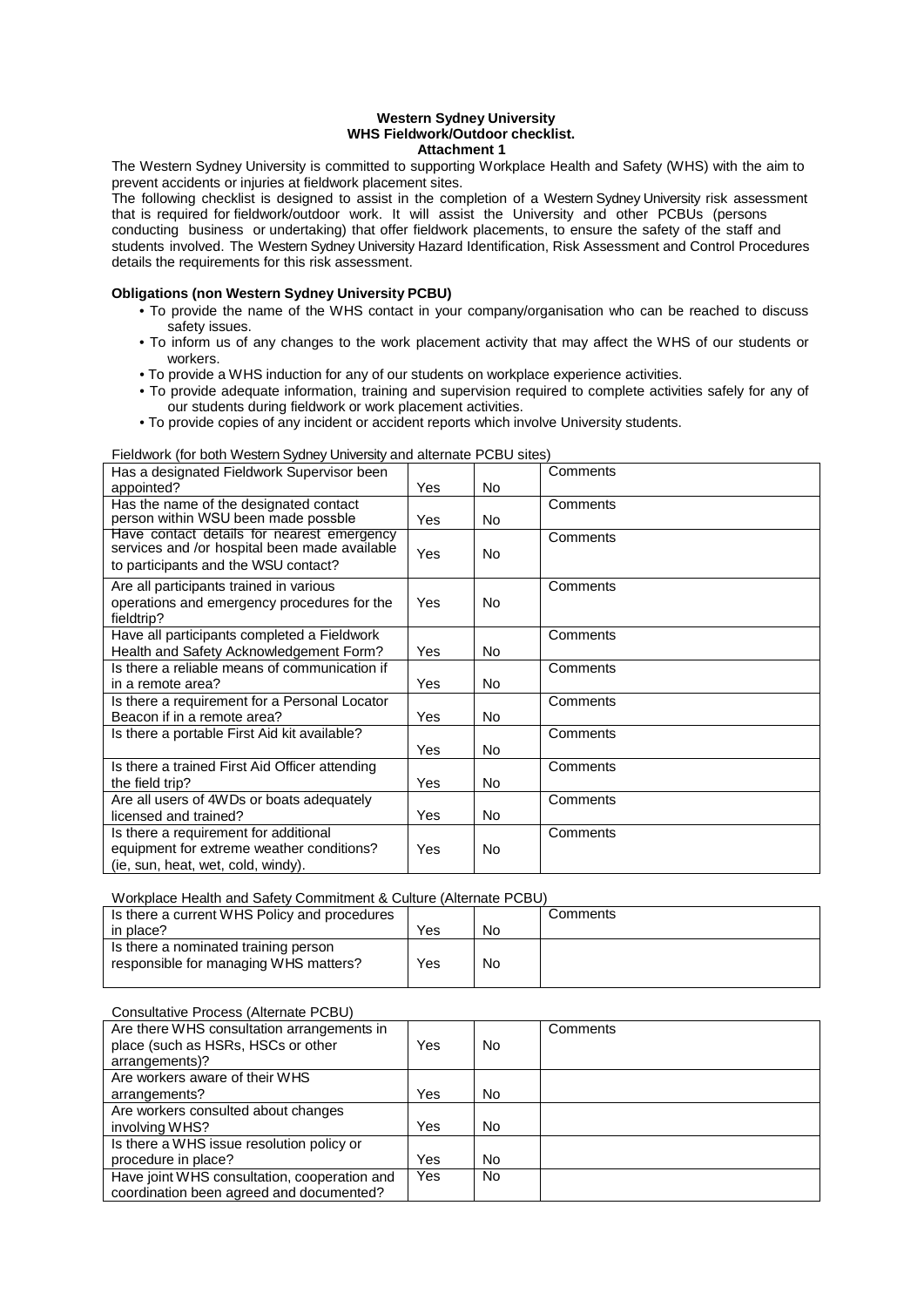Risk Management (for both Western Sydney University and alternate PCBU sites)

| Are there risk assessments carried out on         |     |     | Comments |
|---------------------------------------------------|-----|-----|----------|
| physical and environmental requirements of        | Yes | No. |          |
| the job performed?                                |     |     |          |
| Are all hazards associated with the job           |     |     |          |
| identified and documented?                        | Yes | No. |          |
| Is there a health monitoring program in place     |     |     |          |
| for identified health risks? If so what           | Yes | No. |          |
| processes have been made available for WSU        |     |     |          |
| to receive a copy?                                |     |     |          |
| Is there a documented procedure for               |     |     |          |
| identifying hazards in the workplace?             | Yes | No. |          |
| Are all identified hazards or risks eliminated or |     |     |          |
| minimised through appropriate hierarchy of        | Yes | No. |          |
| control measures?                                 |     |     |          |
| Are records of these assessments maintained       |     |     |          |
| in the workplace?                                 | Yes | No. |          |
| Has a workplace noise survey been                 |     |     |          |
| conducted?                                        | Yes | No. |          |
| Are risk assessments conducted on all plant,      |     |     |          |
| equipment, chemicals in the workplace?            | Yes | No. |          |
| Are appropriate control measures                  |     |     |          |
| implemented for all identified risks associated   | Yes | No. |          |
| with plant? (eg guarding, lock out procedures     |     |     |          |
| etc).                                             |     |     |          |

# Training Programmes (for both Western Sydney University and alternate PCBU sites)

| Is there a formal induction training session for                                                                                                           |     |     | Comments |
|------------------------------------------------------------------------------------------------------------------------------------------------------------|-----|-----|----------|
| visitors, fieldwork placement students etc?                                                                                                                | Yes | No. |          |
| Is safety information on workplace hazards,<br>reporting requirements and methods of control<br>issued to all workers and fieldwork placement<br>students? | Yes | No  |          |
| Is the inductee required to sign an<br>acknowledgment after receiving induction<br>training?                                                               | Yes | No  |          |
| Are fieldwork students able to attend other<br>WHS training associated with the tasks of the<br>iob?                                                       | Yes | No  |          |

# Reporting & Investigating Workplace Incidents

| Is there a documented procedure for reporting |     |                | Comments |
|-----------------------------------------------|-----|----------------|----------|
| and investigating workplace incidents?        | Yes | N <sub>0</sub> |          |
| Are control measures implemented following    |     |                |          |
| every investigation?                          | Yes | No             |          |
| How are accidents, injuries &/or incidents    |     |                |          |
| involving fieldwork/outdoor work student to   | Yes | N <sub>0</sub> |          |
| be reported to the WSU contact person         |     |                |          |
| within 48 hours?                              |     |                |          |

## Emergency Preparedness

| Is there an emergency response plan in           |     |           | Comments |
|--------------------------------------------------|-----|-----------|----------|
| place?                                           | Yes | <b>No</b> |          |
| Are appropriate persons nominated and            |     |           |          |
| trained to manage emergencies?                   | Yes | No        |          |
| Have all persons on the site been trained in     |     |           |          |
| the procedures?                                  | Yes | No        |          |
| Are regular drills conducted?                    |     |           |          |
|                                                  | Yes | No        |          |
| Are fieldwork students involved in these drills? |     |           |          |
|                                                  | Yes | No        |          |
| Have first aid requirements been assessed        |     |           |          |
| and implemented?                                 | Yes | No        |          |